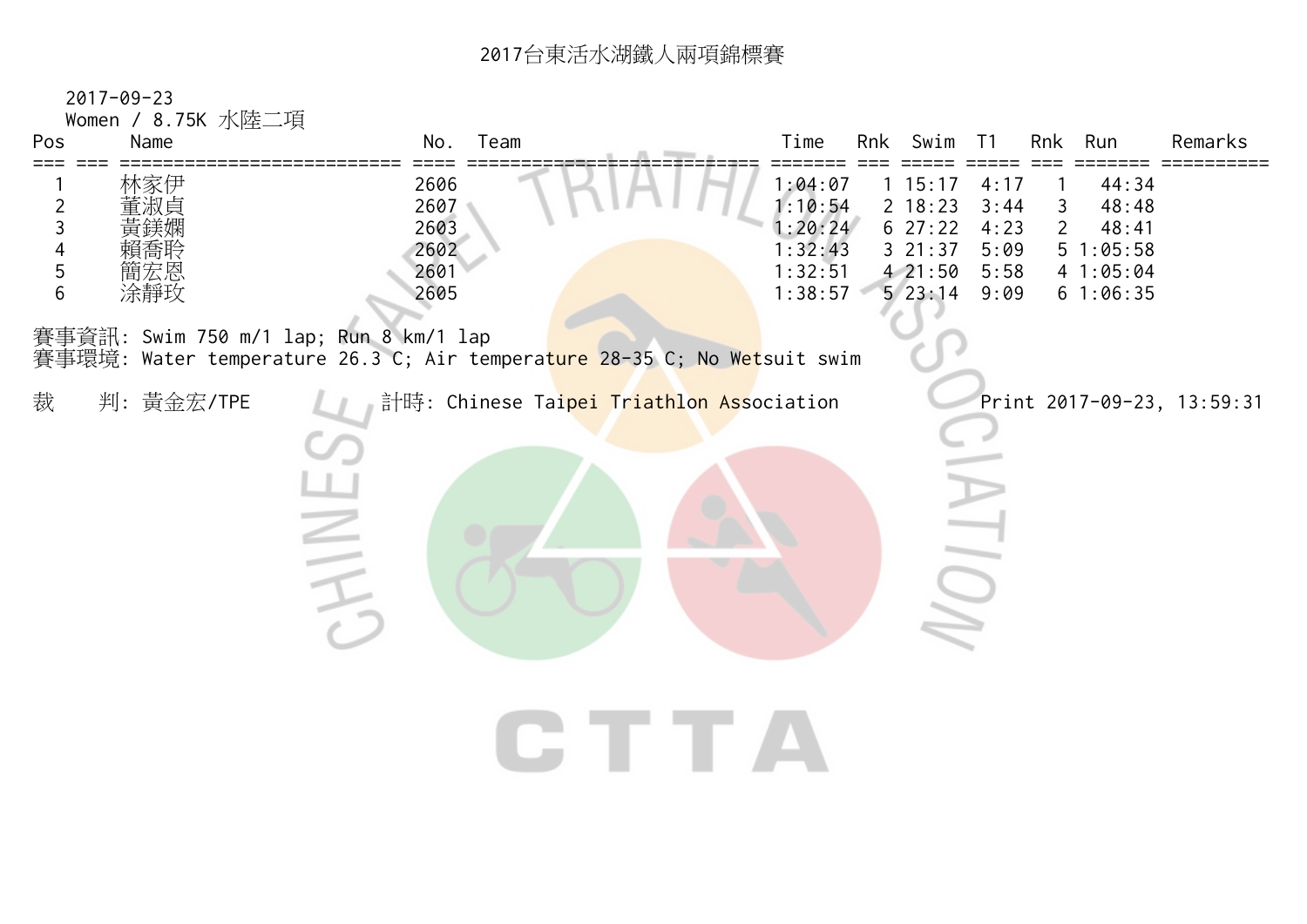2017-09-23

 Men / 8.75K 水陸二項 Pos Name No. Team Time Rnk Swim T1 Rnk Run Remarks === === ========================== ==== =========================== ======= === ===== ===== === ======= ========== 1 Alvarado Chou David 2618 2008 2018 1 50:55 1 11:43 2:31 1 36:43 柳承宇 2619 53:13 24 11:15 2:33 3 39:26 王顥翔 2627 54:04 25 11:48 2:53 2 39:24 許昭宇 2621 1:00:52 2 16:28 3:18 4 41:07 趙書鋒 2610 1:10:18 14 21:47 4:18 5 44:15 賴家豪 2613 1:10:39 4 17:34 4:21 8 48:44 白宗翰 2620 1:10:54 7 19:45 4:23 6 46:47 應澤(炯) 2629 1:12:10 11 21:04 3:51 7 47:16 林明雄 2626 1:12:50 6 18:35 4:01 10 50:15 杜金義 2628 1:14:33 5 17:36 4:10 12 52:48 張時議 2608 1:16:16 3 16:29 6:01 14 53:47 林裕翔 2611 1:17:26 9 20:05 6:21 11 51:00 陳宗揚 2632 1:18:55 21 25:00 3:54 9 50:03 浮標組 鄭宇揚 2612 1:21:31 12 21:19 5:48 15 54:25 鄧淇明 2631 1:25:25 20 24:02 7:42 13 53:43 蔡劼峰 2633 1:27:50 10 20:47 7:12 17 59:52 浮標組 吳政原 2615 1:29:08 13 21:36 8:01 16 59:32 王辰耘 2624 1:31:22 18 23:09 5:02 19 1:03:12 張致維 2609 1:34:15 19 23:33 6:48 20 1:03:55 蘇桂立 2625 1:37:44 22 27:16 8:50 18 1:01:39 21 黃彥雄 2616 2616 2616 2616 2616 2617 22:58 8:04 21 1:08:29 張岷益 2614 1:40:48 15 21:59 5:46 23 1:13:04 張峰瑋 2622 1:43:08 8 19:56 7:47 25 1:15:26 江謝正文 2617 1:43:47 16 22:32 7:48 24 1:13:28 洪碩偉 2634 1:56:05 23 38:25 7:35 22 1:10:06 浮標組

賽事資訊: Swim 750 m/1 lap; Run 8 km/1 lap 賽事環境: Water temperature 26.3 C; Air temperature 28-35 C; No Wetsuit swim

裁 判: 黃金宏/TPE 計時: Chinese Taipei Triathlon Association Print 2017-09-23, 13:59:31